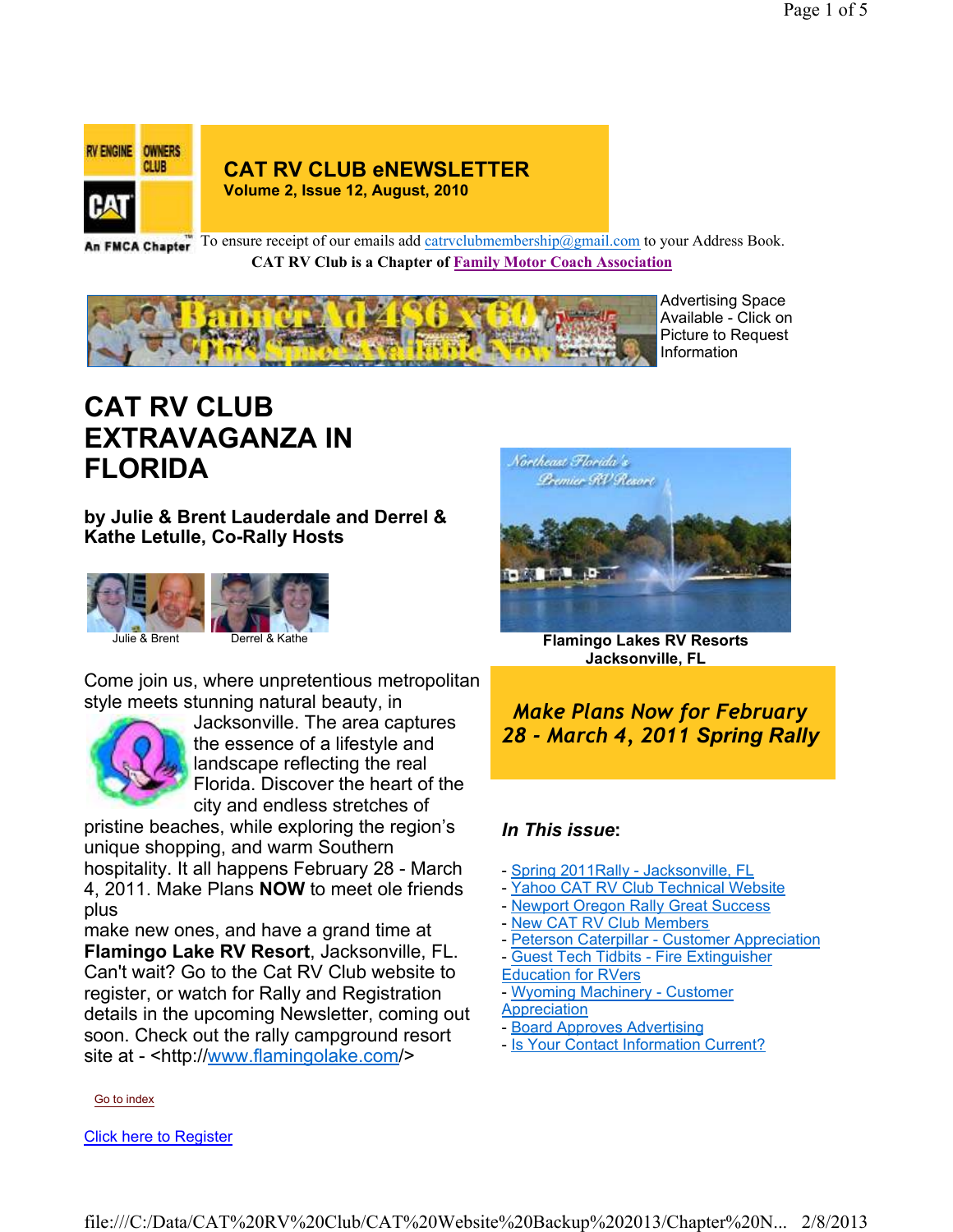### **TECH TIDBITS - YOUR CAT RV CLUB TECHNICAL DISCUSSION GROUP WEBSITE**

#### **By Brett Wolfe, President Emeritus and Yahoo Discussion Group Moderator**



New Cat Club members should know that the affiliated Cat RV Club Technical Website has been an integral part of the Club for almost 5 years. The address is: http://autos.groups.yahoo.com/group/CATRVCLUB/

Navigating the website is simple. Just click below to' read and learn more.'

**READ MORE** 

Return to Index

#### **NEWPORT OREGON RALLY A GREAT SUCCESS! by Danny & Marcie Quarisa and Darrel & Kathe Letulle, Co-Rally Hosts**



Coaches from all over the US converged on Pacific Shores RV Resort in Newport, Oregon, last month for the summer CAT RV Club Rally. We had a mix of weather that would keep everyone happy. If you were tired of 100+ degree days it was cool, with temperatures in the 50-75 range. For coastal water buffs, fog in the morning. We might have preferred more afternoon sun . . . but saw essentially no day time rain. You'll be getting a full report in the Newsletter early next month. In the meantime enjoy a large collection of pictures taken during the four days of the Rally.

Click on the lighthouse photo for Days 1 & 2. Click the swirling skits for Days 3 & 4.



Return to Index



# **NEW CAT RV CLUB MEMBERS**

**By Ken Carpenter, VP Membership & Webmaster**

Please join us in extending a warm Welcome to the following new Club members!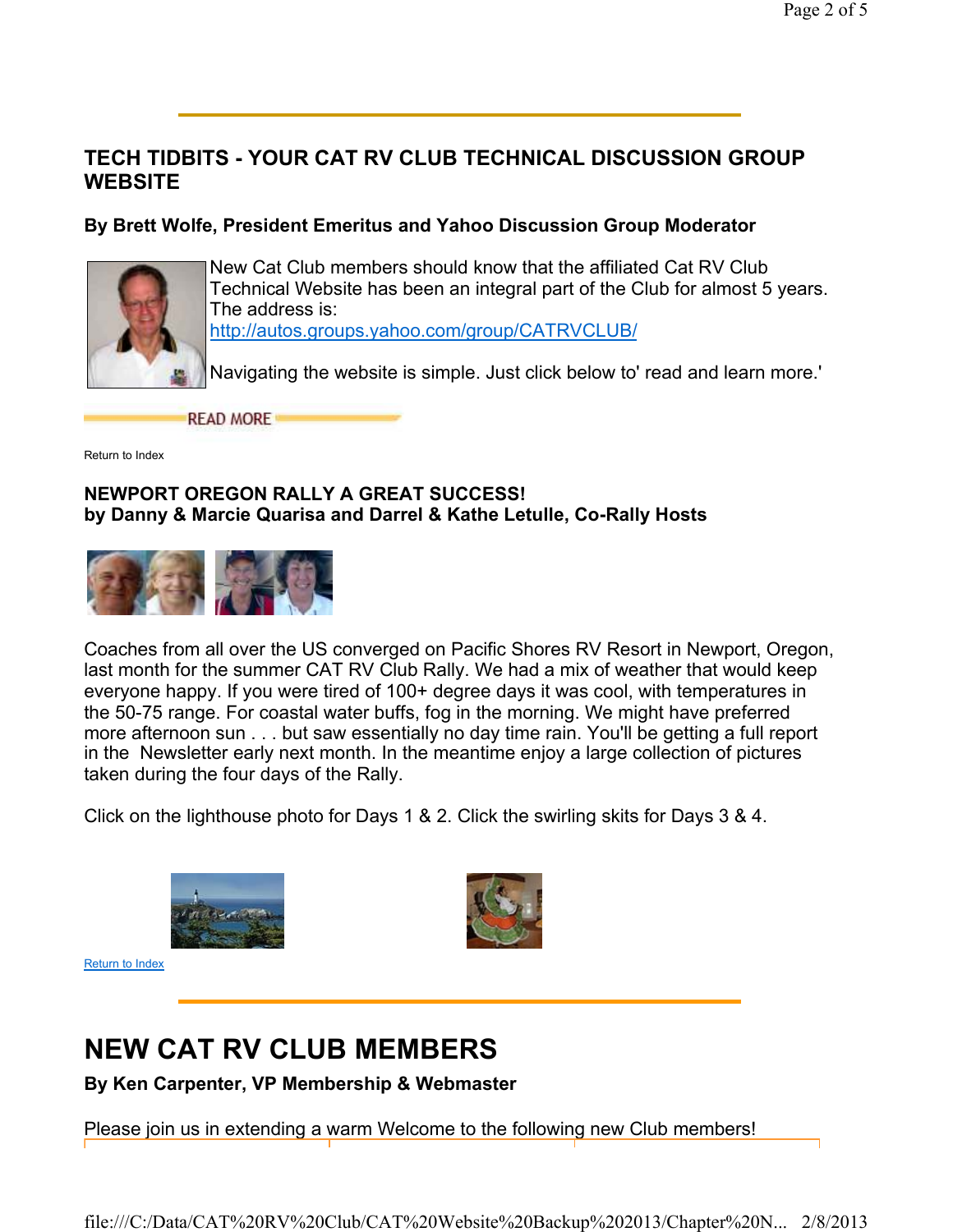| <b>Name</b>                      | City                  | State /<br><b>Province</b> |
|----------------------------------|-----------------------|----------------------------|
| <b>Arnold &amp; Betty Cairns</b> | <b>Sioux Falls</b>    | <b>SD</b>                  |
| Ernest & Thomasina<br>Costanza   | <b>Valley Springs</b> | <b>CA</b>                  |
| Tom & Sharon Furrow              | Cincinnati            | <b>OH</b>                  |
| Larry & Rosalie Girroir          | Las Vegas             | <b>NV</b>                  |
| <b>John Kirk</b>                 | Lincoln               | <b>CA</b>                  |
| Jim & Sharon Morrison            | Pleasantville         | <b>OH</b>                  |
| Daniel & Linda Olmo              | Madison               | <b>SD</b>                  |
| Dave & Pam Shepherd              | Cheyenne              | <b>WY</b>                  |
| <b>Bill &amp; Gwen Stireman</b>  | <b>Traverse City</b>  | MI                         |
| Brian & Vivienne Wigzell         | Langley               | <b>BC</b>                  |

Return to Index

**PETERSON** 

### **PETERSON CAT, ALBANY, OREGON by Lee & Jeanne Zaborowski, CAT RV Club Publications Editors**

#### Our CAT C-13 was due for a valve lash. While we were at the CAT RV Club Rally in Newport, OR we heard that Peterson CAT was running a special on valve lash and oil change at a great p rice. We called

Peterson on Thursday during the Rally and got an appointment for first thing Monday morning. Peterson even allowed us to come to their lot area Sunday night and park. We were the first job in on Monday morning. We opened the bedroom floor for the valve lash work. The tech laid down drop cloths and was careful and neat inside the coach. After talking with the tech about oil level he hit the dipstick calibration line perfectly. We also got the CAT Club discount on some parts. We were back on the road just after 1 PM. Our thanks to Bob Stucky and the great service team at Petersons. They are located on Hwy 34 between Corvallis and Lebanon, just west of I-5.

Return to Index

# **GUEST TECH-TIDBITS - FIRE EXTINGUISHER EDUCATION FOR RVers**

**by Mac McCoy, Mac the Fire Guy**

file:///C:/Data/CAT%20RV%20Club/CAT%20Website%20Backup%202013/Chapter%20N... 2/8/2013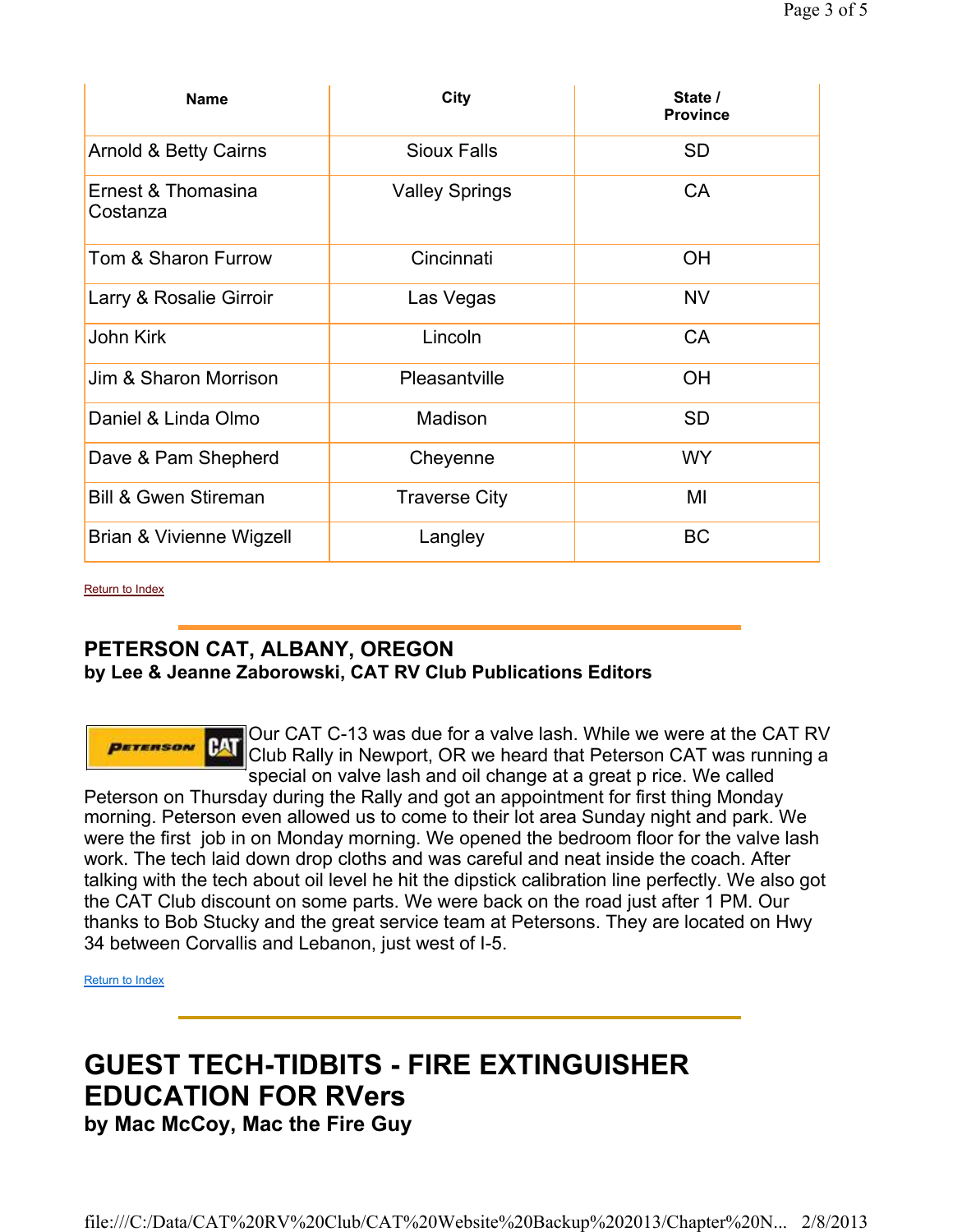We introduce you to Mac McCoy. Mac served 33 years in the fire service. He holds a BS degree in Fire Science and a Masters degree in Fire Administration. Mac has served as a firefighter, paramedic,

Captain, Assistant Chief of Training, Deputy Sheriff, and for 12 years as the Fire Training Coordinator of Oregon's Fire Marshall's Office and Public Safety Academy. Mac has taught civilians, military,



firefighters and law enforcement firefighting skills and techniques in the United States and abroad.

There are many reasons to buy a fire extinguisher. It may be for your boat, RV, home, car or for other reasons. When you go to Wal-Mart, K-Mart, Lowes, Menards, Home Depot or where ever, how do you choose the one you need? What do the numbers and letters mean? How much clean up? Will it do more damage than the fire? How easy is it to use? How do I maintain it? Can I go to the Fire Department and will they train me?

For more information go to . . .

**READ MORE** 

Return to Index

#### **WYOMING MACHINERY COMPANY, CHEYENNE, WYOMING By Richard & Terri Dangler, CAT RV Club Members**

Our CAT C7 engine was overheating during the long climbs into Cheyenne and we decided to see if the CAT dealer could help us out. Our stop at the Wyoming Machinery

Company was pleasurable in every respect. Justin and Richard in the service department managed to get our unit into the shop and get the radiator cleaned and ready to go in a very few hours. The



waiting room was clean and comfortable with all the amenities of a first class facility. Many thanks to Wyoming Machinery Company.

Return to Index

# **BOARD APPROVES ADVERTISING**

**By Ken Carpenter, VP Membership & Webmaster**

In an effort to find ways to increase CAT RV Club revenues the Board of Directors of the CAT RV Club approved offering advertising on the Club's website and in its twice yearly Newsletters and monthly eNews editions. A media planning guide is being prepared so that potential advertisers will know the size of audience to be reached through these alternatives as well as ad costs. FMCA commercial members and Caterpillar dealers will get a discount off of published rates. Also, starting immediately, Club members are entitled to one business card size ad annually in a printed Newsletter or monthly eNews edition. Anyone seeking additional information should contact: advertising@catrvclub.org."

Return to Index